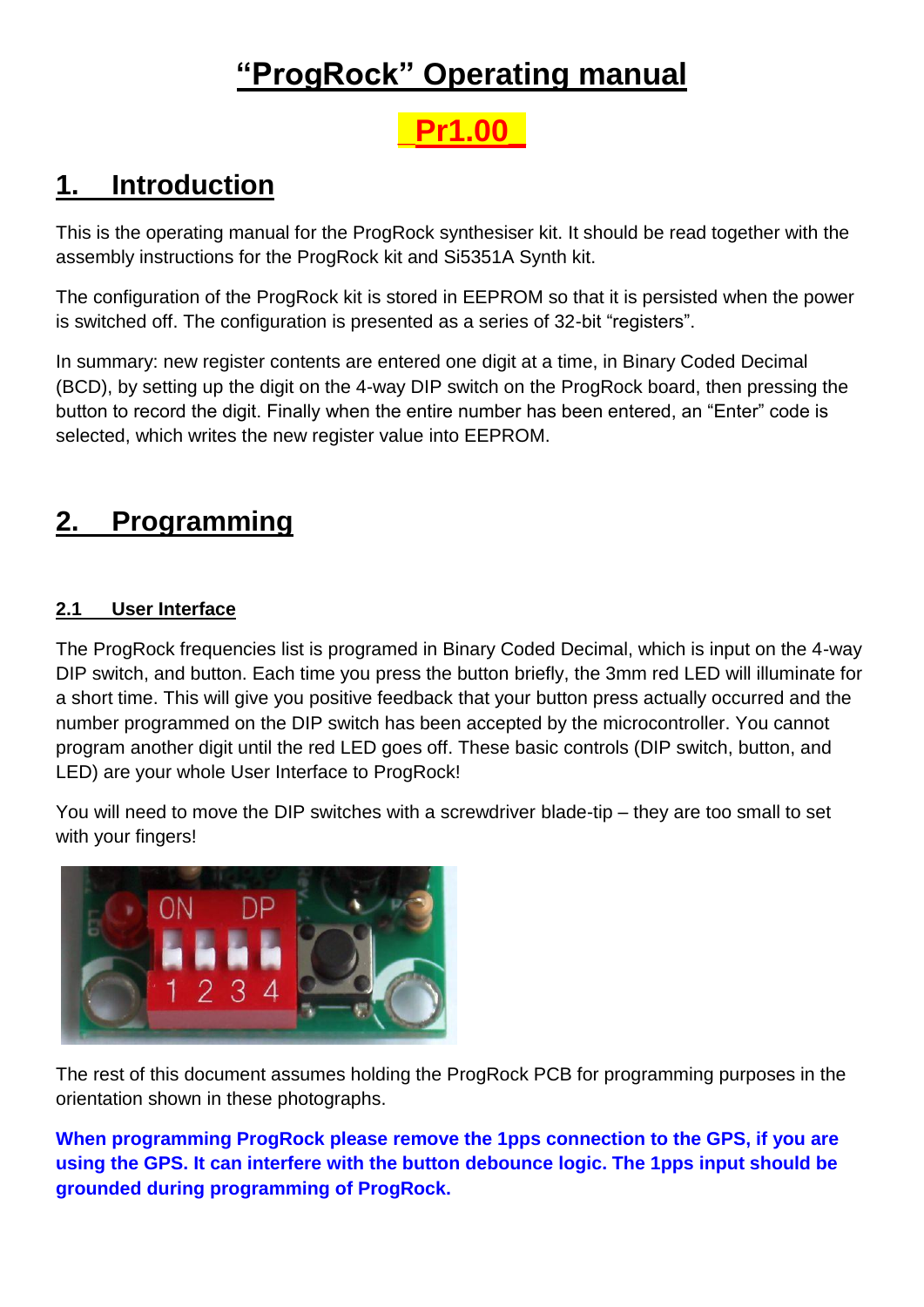**The DIP switches should always be set to OFF at Power-up and when you have finished programming! ProgRock cannot test the Si5351A (see start-up procedure below), or do GPS calibration, when the DIP switch on the left (labelled "1" in the above photograph), is ON!**

#### **2.2 Power-up procedures**

On applying power to ProgRock, the red LED is illuminated for a short time.

The first operation undertaken by the ProgRock microcontroller on power up, is to check the connection to the Si5351A chip via the I2C bus. It then checks that it can read the 27MHz reference frequency (divided down) on the Clk2 output. If the I2C communication fails or the reference frequency cannot be read, then the red LED will remain illuminated. No further actions will be taken, and the switches, buttons, and bank select inputs are all ignored. If the microcontroller cannot operate the Si5351A chip, then nothing else can be done. You will need to investigate the issue and resolve it, before proceeding. The system must be reset by removing and re-applying power, to try again. **The DIP switches must be set to OFF at power-up and when using the GPS calibration option!**

You might wish to program the ProgRock frequency list without the Si5351A Synth module plugged in. For example if you have fitted SMA connectors to the Si5351A Synth module, then the 4-way DIP switch and button will be a bit hard to access with your fingers. When the Si5351A Synth module is not plugged in, the above error check will fail, and ProgRock will be stuck in the "error state" with the red LED illuminated.

To avoid this problem, and allow you to program the frequency list without the Si5351A Synth module plugged in, you can BYPASS the error check. To bypass the error check, press the button (S2) while powering up ProgRock. When you have done this, the microcontroller will not attempt to communicate with the Si5351A chip again, until power is removed and re-applied.

Finally if all is well, you have programmed frequencies, and the Si5351A Synth module is all working properly – the microcontroller will set up the Si5351A chip to output the frequencies you chose.

#### **2.3 A crash course in Binary Coded Decimal**

You can skim over this section if you already know about Binary Coded Decimal.

You have 4 switches in the 4-way DIP switch. Each switch can be either on or off. If it is on, the

weight is 8, 4, 2 or 1 as indicated by the silk screen printed legend on the ProgRock PCB. Unfortunately the actual red switch is only labelled "1 2 3 4" and you will have to ignore that.



To make a number, you switch the required switches to "on" that add up to the required number.

For example, the switch configuration to (above-right) means "6", because the "4" switch and the "2" switch are the only switches which are "on", and  $4 + 2 = 6$ .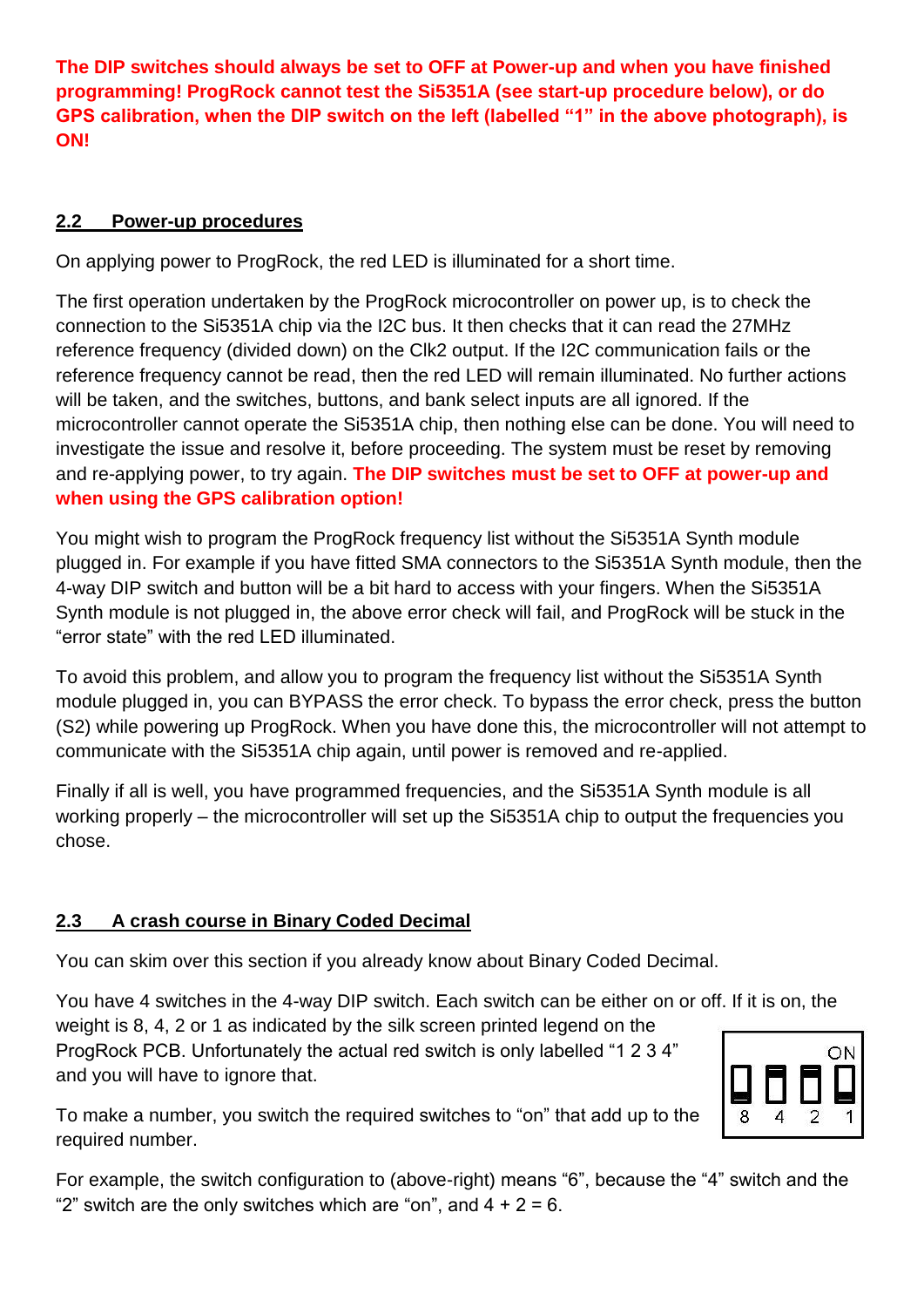The table below shows the switch configurations for digits 0 to 9, for your reference.



Note the two special codes, which represent "Cancel" and "Enter". (These are hexadecimal E and F respectively, if you want to consider them this way).

If you configure the switch for the "Cancel" command and press the button, then the current number entry is cancelled.

If you configure the switch for the "Enter" command and press the button, then the current number entry is actioned by the microcontroller – the selected frequency register is programmed with the entered number, stored in EEPROM, and programmed to the Si5351A chip if it is in the active frequency bank.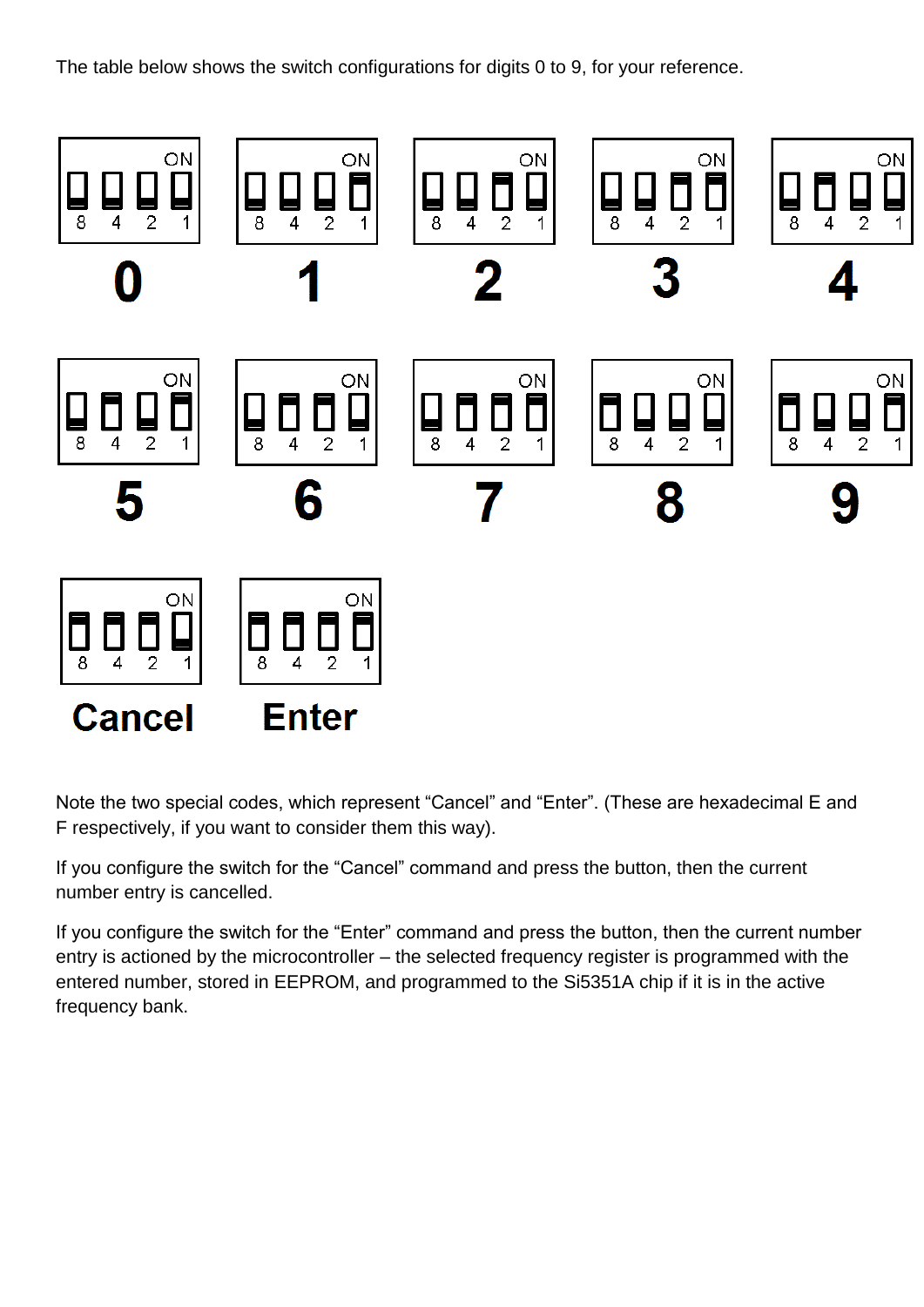#### **2.4 ProgRock register configuration**

ProgRock contains 29 registers, referred to as Register ID 00 to 28. Each register stores a 32-bit number, which you can program from the switches and button. The table below lists the register mapping. To enter a frequency into a register, you must first specify the register, then the required frequency register. The digits are entered into ProgRock one digit at a time.

You set up a digit on the 4-way DIP switch then press the button briefly. The LED illuminates for a short time. Wait for the LED to extinguish. Then set up the next digit, press the button, and continue until you have completely entered all the digits needed. Finally set up the "Enter" code (all 4 switches "on") and press the button again. This causes the entered number to be stored at the specified register location.

For example, suppose you wish to set the Clk 0 output in bank 0 to 1.5MHz. The sequence of digits you need to enter is:

#### 0 4 1 5 0 0 0 0 0 Enter

Because "04" is the register location for Clk 0 Bank 0, and "1500000" is the desired frequency, in Hz. The total number of digit set-ups and button presses you will need to make, is 10, in this case.

**Make sure you give the button a decisive short (brief) press.** Make sure that you wait for the LED to go out, before pressing the button repeatedly! Button presses are ignored while the LED is lit. It's a kind of very simple switch debounce, as well as an indication of the button press. This is particularly important to remember if you are entering a repeated sequence of digits, such as the zeroes in this example. You don't need to alter the 4-way DIP switch settings after each digit entry. It is tempting to just keep hitting the button 5 times, to enter the 5 zeroes. But you MUST WAIT after each button press for the red LED to go out, first!

If you try to enter a register value into a register number higher than 28, your entry will simply be ignored.

If you enter an invalid frequency, which is to say, the frequency is outside the possible range of the Si5351A, then the frequency obtained at the output will not be what you want. The most likely output will be none at all.

At the end of this document is a template which you can print and use to help program the frequencies.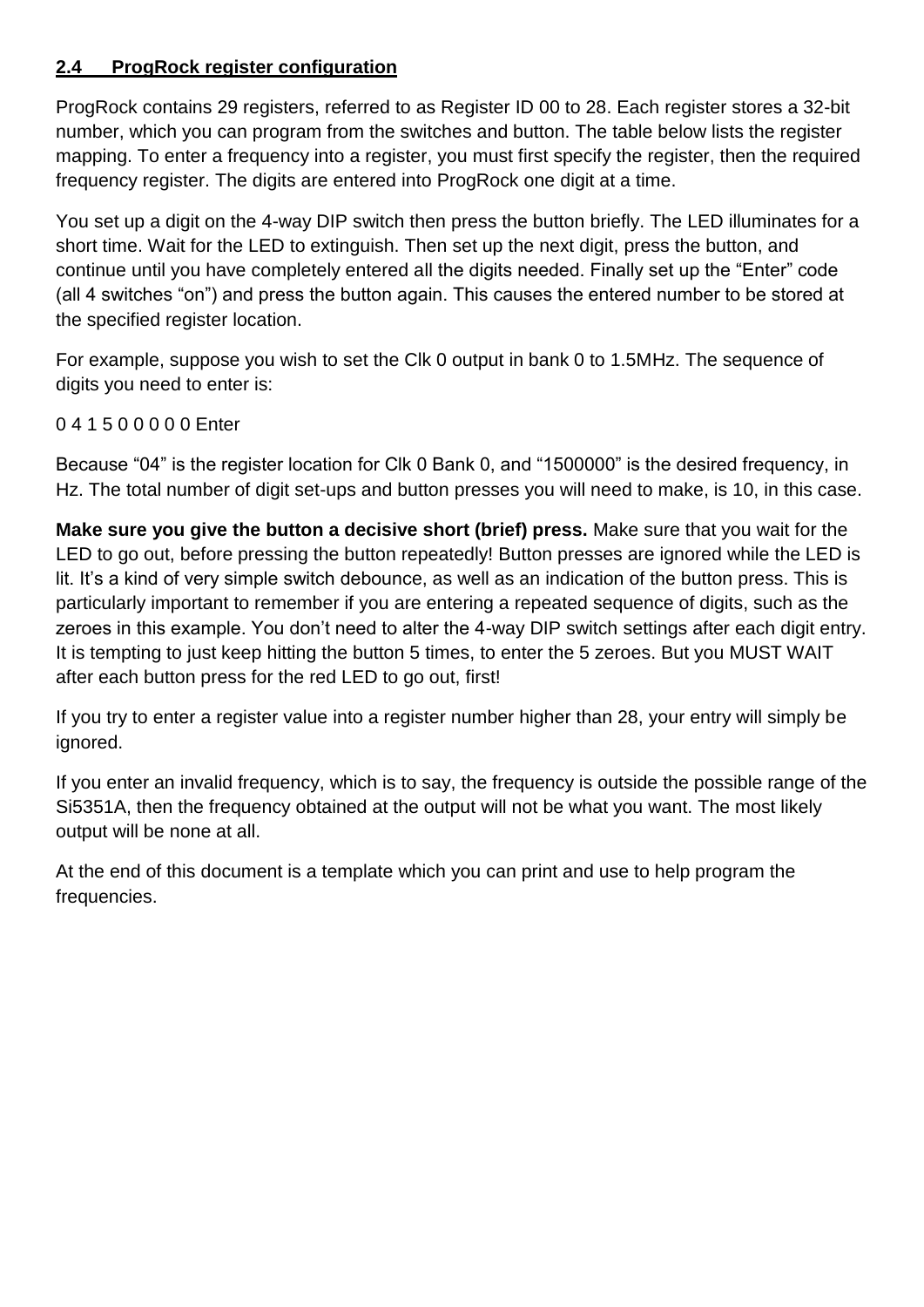The following table shows the register mapping in ProgRock.

| <b>Register</b> | <b>Purpose</b>                                      |
|-----------------|-----------------------------------------------------|
| 00              | Reserved, do not use this register                  |
| 01              | EEPROM version ID. See SECTION 2.5                  |
| 02              | 27MHz reference clock value. See SECTION 2.6        |
| 03              | GPS correction threshold. See SECTION 2.7           |
| 04              | Bank 0, Clk 0 - default value 10.000MHz             |
| 05              | Bank 0, Clk 1                                       |
| 06              | Bank 0, Clk 2                                       |
| 07              | Bank 1, Clk 0                                       |
| 08              | Bank 1, Clk 1                                       |
| 09              | Bank 1, Clk 2                                       |
| 10              | Bank 2, Clk 0                                       |
| 11              | Bank 2, Clk 1                                       |
| $\overline{12}$ | Bank 2, Clk 2                                       |
| 13              | Bank 3, Clk 0                                       |
| $\overline{14}$ | Bank 3, Clk 1                                       |
| 15              | Bank 3, Clk 2                                       |
| 16              | Bank 4, Clk 0                                       |
| 17              | Bank 4, Clk 1                                       |
| 18              | Bank 4, Clk 2                                       |
| 19              | Bank 5, Clk 0                                       |
| 20              | Bank 5, Clk 1                                       |
| 21              | Bank 5, Clk 2                                       |
| 22              | Bank 6, Clk 0                                       |
| 23              | Bank 6, Clk 1                                       |
| 24              | Bank 6, Clk 2                                       |
| 25              | Bank 7, Clk 0                                       |
| 26              | Bank 7, Clk 1                                       |
| $\overline{27}$ | Bank 7, Clk 2                                       |
| 28              | Calibration configuration register. See SECTION 2.8 |

#### **2.5 Factory Reset using EEPROM Version, register 01**

Register 01 contains the EEPROM version ID. If you set this register to 0, and power down/up the system, then the EEPROM contents will be erased and returned to the factory default. The factory default sets all output frequency registers to 0, the Reference clock register 02 to "27,004,000", GPS Correction Threshold register 03 to "5", and the Calibration configuration register 28 to its default factory value.

If you mess everything up accidentally, you can always force this factory reset using this method, to return your microcontroller to the default factory-installed state. Key the digit sequence

#### 0 1 0 Enter

Then cycle the power. This will enter value 0 into register 01, and when the system is rebooted, the factory reset will occur.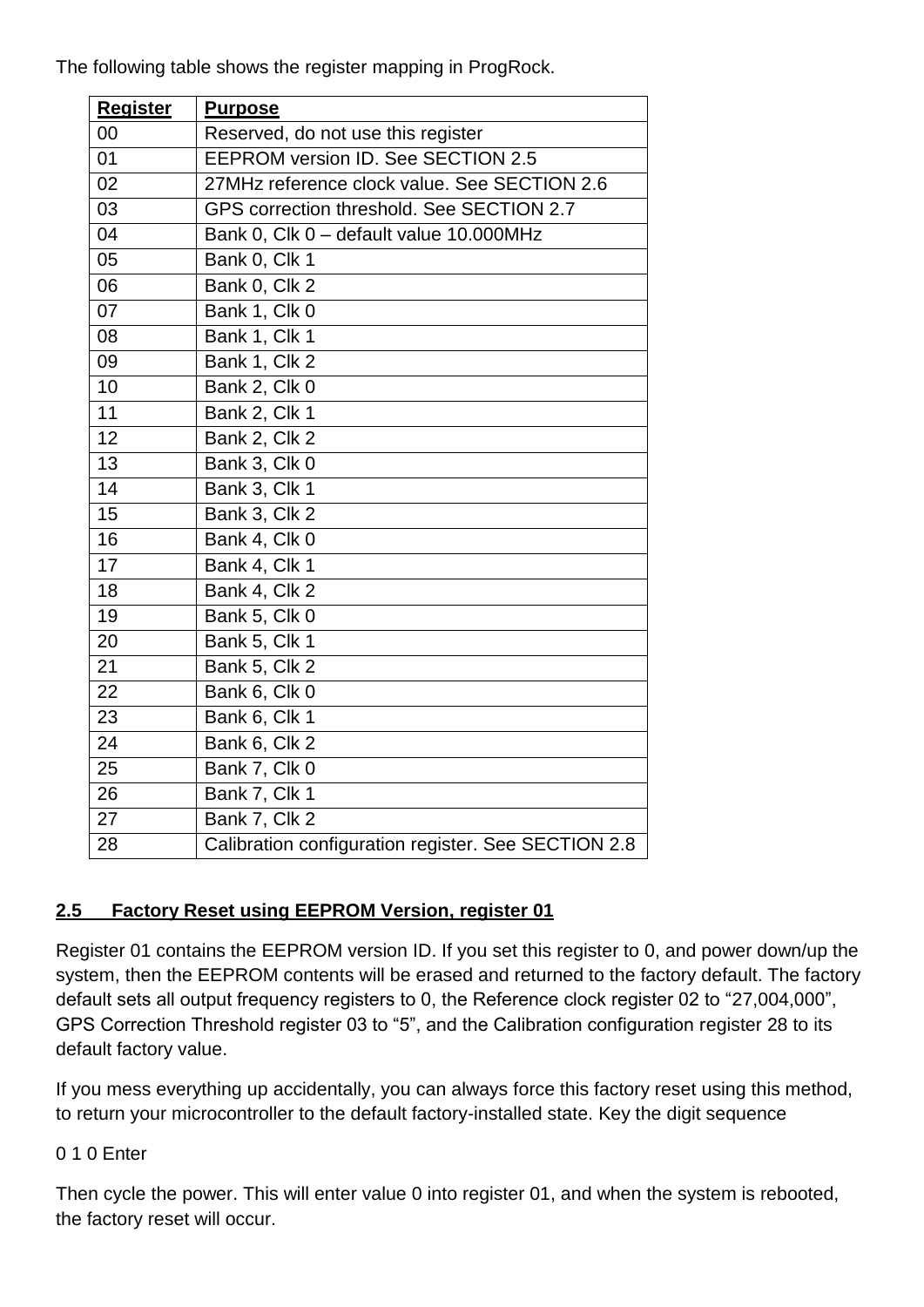#### **2.6 27MHz reference clock value, register 02**

The 27MHz crystal used in the Si5351A Synth Module crystal does not oscillate at exactly 27.000000MHz. It varies from one crystal to the next, but in general the frequency will be 3-5 kHz too high, e.g. 27,004,000Hz. **This is why the default reference frequency in register 02 is 27,004,000.**

If you are using the OCXO/Si5351A Synth module kit, the frequency of this oscillator tends to be about 2kHz too low, e.g. 26,998,000Hz.

If you are using GPS discipline by applying a 1pps signal from a GPS receiver, the kit will selfcalibrate in less than half a minute. This will update register 02 in EEPROM. Next time ProgRock is powered up the calibrated value will be used. Thereafter, the GPS makes corrections to the reference oscillator value in register 02 to compensate for any measured temperature-induced drift in the crystal frequency.

The reference oscillator value is used in the calculation of the Si5351A registers. So it is important that it is accurate, if you need the output frequencies of ProgRock to be accurate.

If you are not using a GPS, you can manually calibrate ProgRock by entering the correct value into register 02.

It is possible that you have an accurate means to measure the 27MHz reference oscillator frequency itself by probing the correct point on the Si5351A module. However most kit builders will not have the necessary equipment, and such a measurement is not easy to make without itself risking disturbing the frequency.

The easiest method is to set the output frequency to something convenient such as 13.500000 MHz, and measure it. Measurement can either be by using an accurately calibrated frequency counter, or by setting up an accurately calibrated receiver with Argo and monitoring the output signal frequency that way.

Once you have measured the actual output frequency, you can calculate the required correction to the 27MHz reference frequency and enter it in the "Ref. Frq." configuration setting. For example, suppose you set the output frequency to 10.000000 MHz but you actually measure 10.000075. Your output frequency is 75 Hz too high. Assuming the default reference frequency (27,004,000), you should change this to 27,004,000 \* 10.000075 / 10.000000. So enter the new value 27,004,203 in the "Ref. Frq." setting. Be sure to write down somewhere the value you enter. If you need to re-calibrate in future, you will need to know what value you entered! Otherwise it will be necessary to do a "factory reset" (see section 2.5).

#### **2.7 GPS correction threshold, register 03**

This register has a default value of 5Hz. But you can set it to anything you like. It controls how and when the microcontroller makes updates to the Si5351A output frequencies. For example, at the default setting of 5Hz, the microcontroller will only correct the Si5351A output frequencies when the 27MHz reference value has changed by more than the 5Hz threshold. The threshold is always referred to the 27MHz reference frequency, not the output frequencies.

If you set the register to have a value of 0, then the microcontroller will adjust the Si5351A output frequencies once per second, every second, depending on whether it thinks the 27MHz frequency has drifted upwards or downwards. This continuous change in output frequency may not be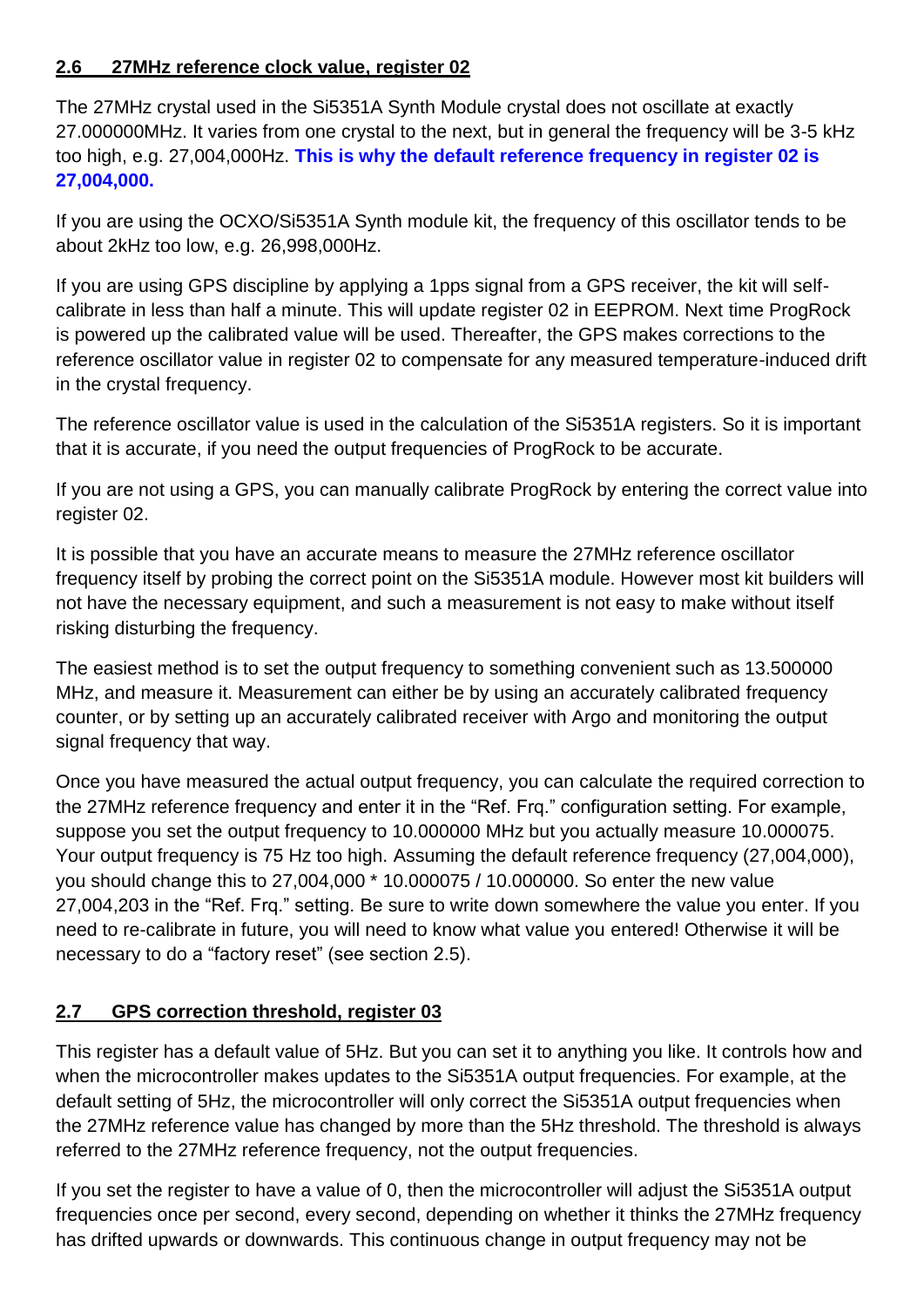desirable. It is more practical to have small jumps in output frequencies, less often – i.e. only when the reference oscillator has changed by more than a threshold.

The QRP Labs website has some notes on how to obtain excellent frequency stability with the Si5351A Synth module – please refer to the resources section below.

#### **2.8 Calibration configuration register, register 28**

The value in this register is several smaller numbers, bit-packed into the available 32-bit number. These parameters control the way the GPS calibration and drift correction processes are done.

In the future I may describe these parameters and their effect. It may be possible to further optimise the way the calibration and drift correction processes are carried out.

For the time being, just leave this register alone!

#### **2.9 Default frequency output of ProgRock**

At switch-on after factory reset, the Clk0 output is set up to default 10.000MHz. Clk1 and Clk2 are switched off. The reference frequency is set by default to 27.004MHz which should be approximately correct +/- 1kHz. Further calibration will be needed for your crystal as described in section 2.6 above.

### **3. Template for programming ProgRock**

On the following page is a template for programming registers in ProgRock. You could print it out and use it to assist with programming the registers for the frequencies you need.

On the top row is an example. Programming the Bank 0, Clk 0 output to 17.003MHz.

The first two digits are the register number. The register number for the Bank 0, Clk 0 frequency is 04 (refer to the table in section 2.4).

The next 8 digits are the frequency, specified in Hz: 17003000.

Finally, the "Enter" code is input (all 4 switches are "on").

The ProgRock operator can write out the numbers required, as done here on the top line. Then write the switch configurations for each digit. Refer to the Binary Coded Decimal table in section 2.3 if necessary. For each digit, the operator should set the 4 switches of S1 as needed, then press the button briefly (S2). It will help to write a tick next to the digits which have been input, to avoid forgetting where you are, in the number.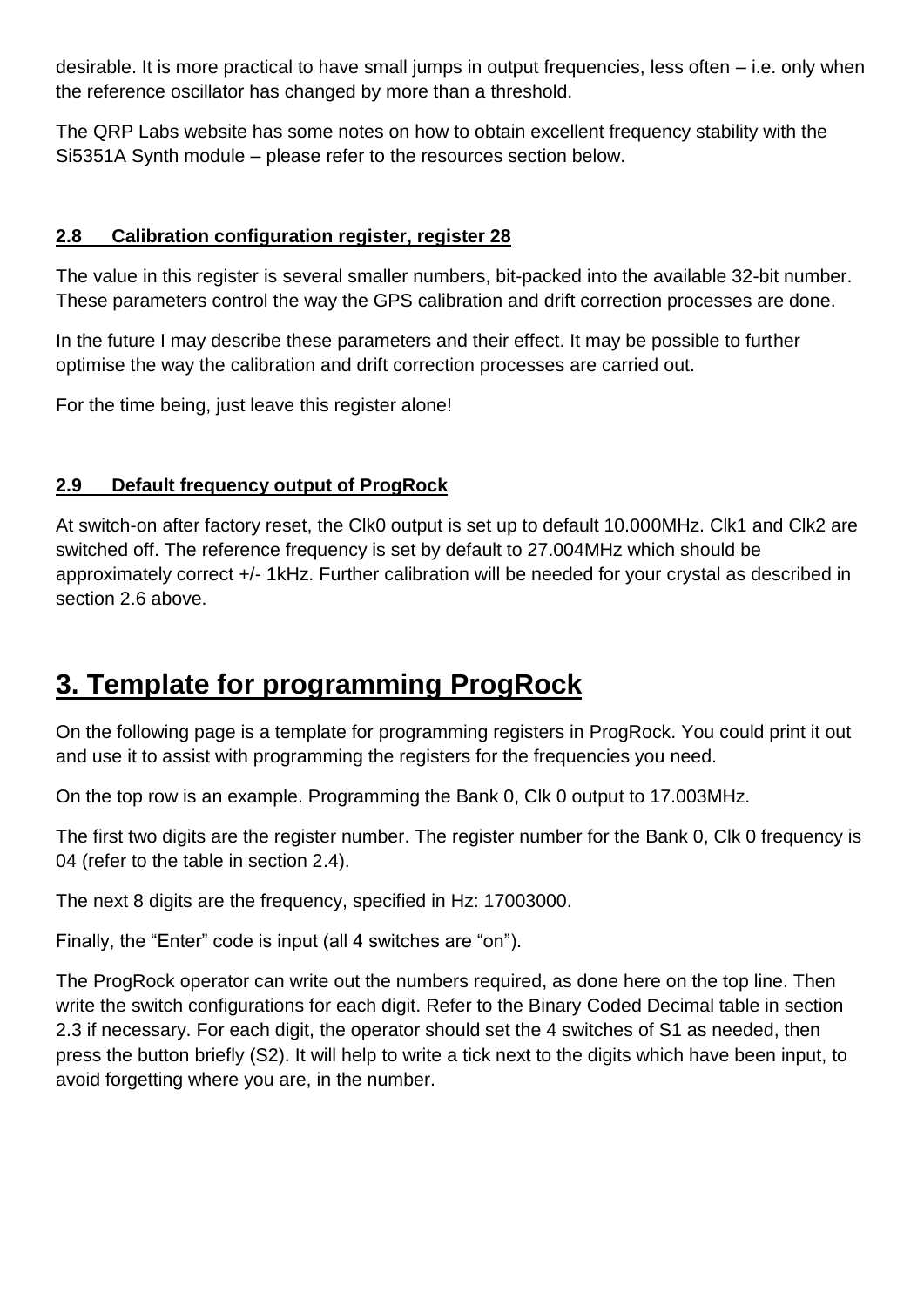

∍י

 $\mathbf{\mathsf{I}}^{\infty}$ 

פ⊏

⊐∾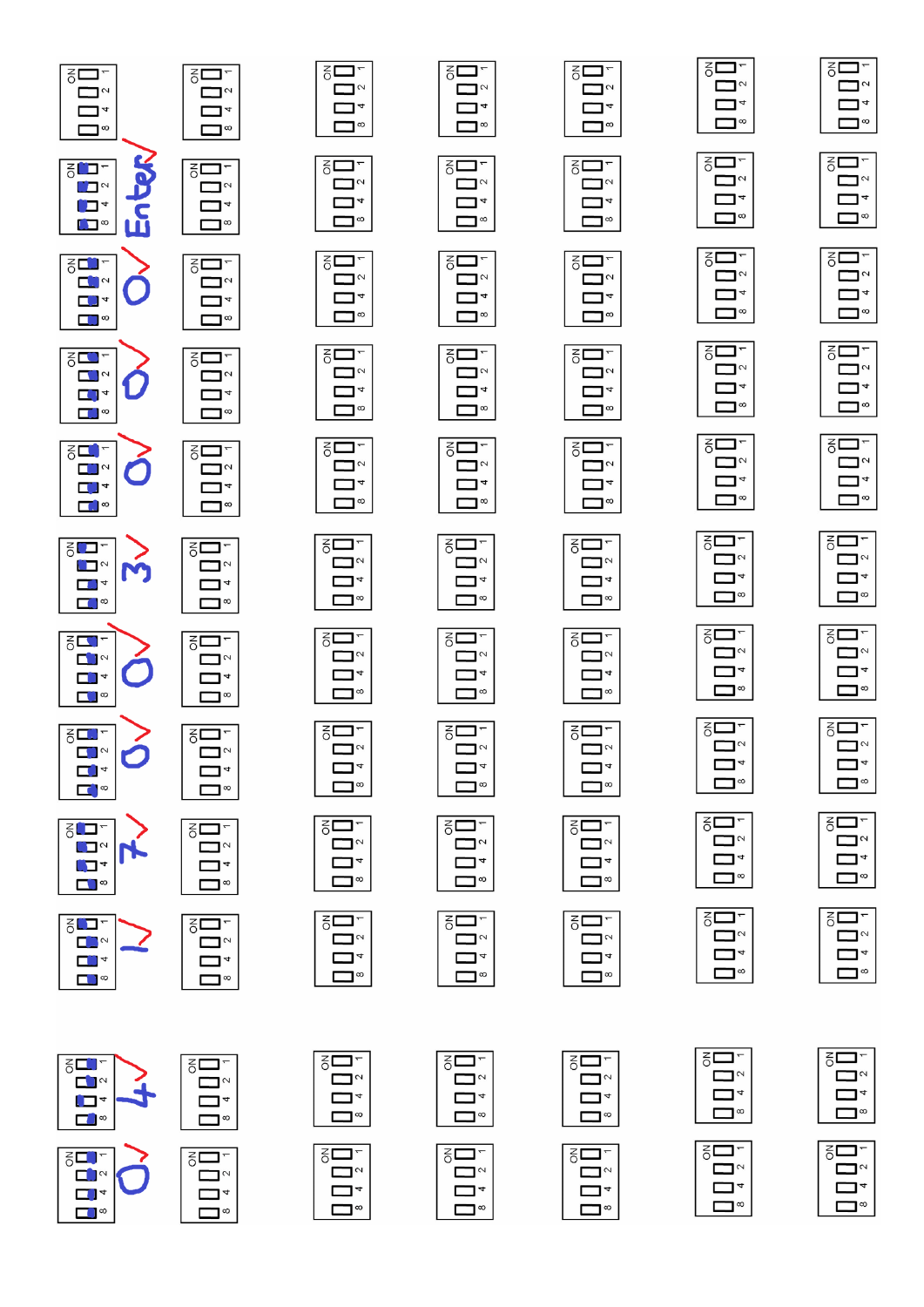### **4. Resources**

- Please see the kit pages at http://qrp-labs.com/progrock for information on latest updates and issues.
- Notes on getting excellent frequency stability from the Si5351A Synth kit: http://qrp-labs.com/synth/freqstab.html

### **5. Version History**

- 1 20-Apr-2016
	- First version
- 2 27-May-2016
	- Added Alan G8LCO description of the noise filter circuit
	- Added clarification that capacitor Cx is neither required nor supplied, and should not be fitted
	- Clarified orientation of the 4-way DIP switch; the silkscreen does not match the component print
	- Corrected several typos, missing words, incorrect words etc.
- 3 24-Jun-2016
	- Added note that very short 1pps pulse widths (e.g. 10us) do not work with this kit.
- 4 25-Jun-2016
	- Re-write of the last paragraph of section 2.6 to make the calibration procedure more clear
- 5 27-Jun-2016
	- Section 2.6: emphasise the importance of writing down the reference clock value, in case it is necessary to re-calibrate some time in future
- 6 11-Aug-2016
	- Assembly manual, section 4.3.3: Add section about not installing noise filter components when you use the OCXO
- 7 04-Oct-2016